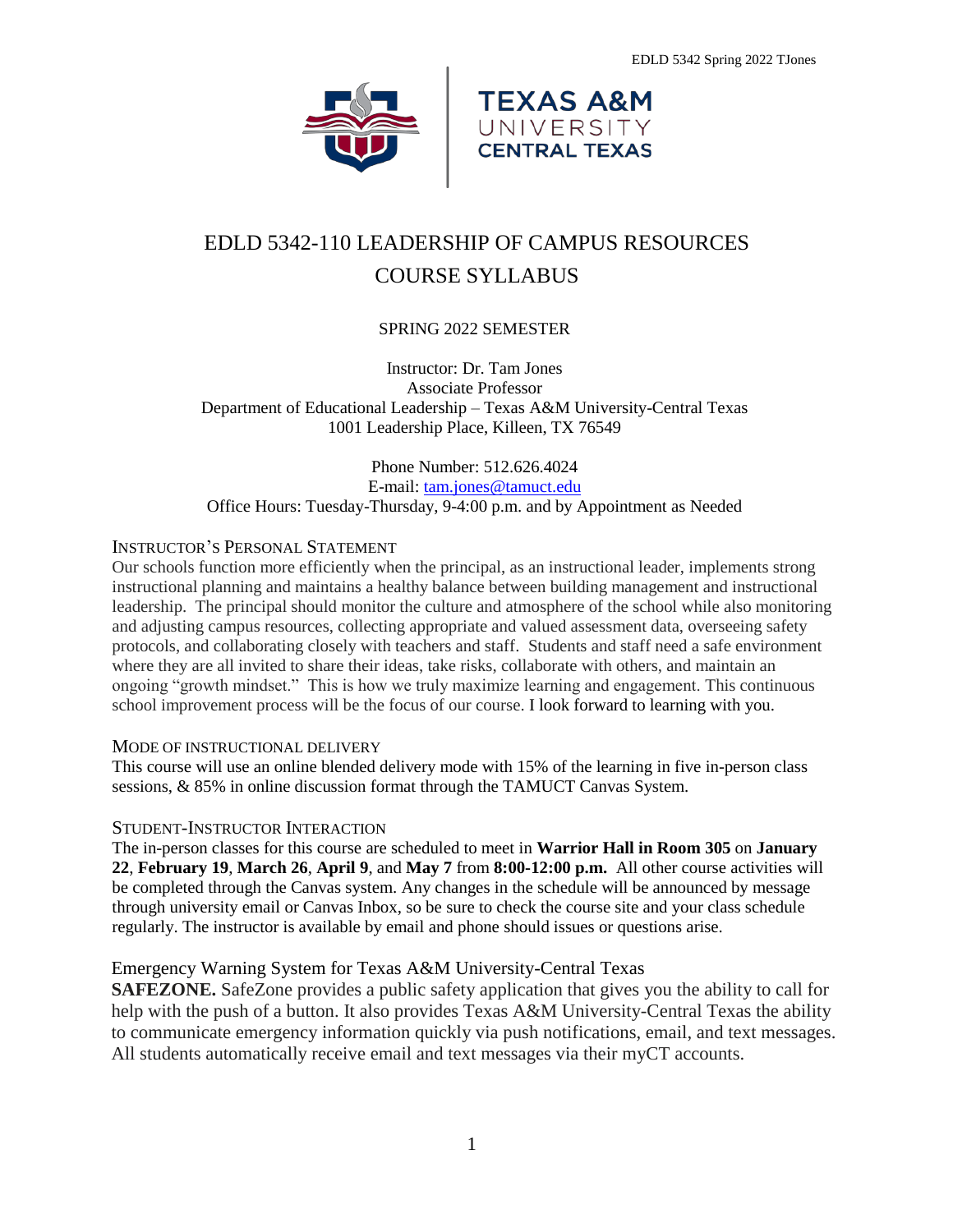Downloading SafeZone allows access to push notifications and enables you to connect directly for help through the app.

You can download SafeZone from the app store and use your myCT credentials to log in. If you would like more information, you can visit the [SafeZone](about:blank) website [www.safezoneapp.com].

To register SafeZone on your phone, please follow these 3 easy steps*:*

- 1. Download the SafeZone App from your phone store using the link below:
	- o [iPhone/iPad:](about:blank) [https://apps.apple.com/app/safezone/id533054756] o [Android Phone / Tablet](about:blank)

[https://play.google.com/store/apps/details?id=com.criticalarc.safezoneapp]

- 2. Launch the app and enter your myCT email address (e.g.  $\{\text{name}\}\@$  tamuct.edu)
- 3. Complete your profile and accept the terms of service

# **COURSE INFORMATION**

# COURSE DESCRIPTION

The study of school resources in support of school improvement. An integrated continuous improvement system supported by optimal allocation of financial, human, technological, facility, time, and other campus resources provides the focus for development of a safe and engaging school learning environment.

The purpose of this course is to provide aspiring principals with the opportunity to apply their program learning as they build skill in organizing the development, implementation, monitoring, and evaluation of continuous school improvement. An integrated continuous improvement system – the School Portfolio – supported by optimal allocation of financial, human, technological, facility, time, and other campus resources provides the focus for development of a safe and engaging school learning environment.

# STUDENT LEARNING OUTCOMES (TEXAS STANDARDS/SKILLS STATEMENTS)

Students will be able to:

- 1. Develop and utilize an integrated management process to organize continuous improvement planning and evaluation to support student and school success. (A3, 5, D1, 2, 7- 9,E1-11)
- 2. Utilize a systems thinking approach to diagnose and prioritize process, relational, and group culture issues; leverage change efforts in a focused and effective manner. (A1, 2, 8-11, D7-9)
- 3. Acquire and allocate both internal and external resources to support continuousimprovement planning and implementation.  $(A4, D7-9, E3, 4, 6, 7, 8, F2, 4, 7)$
- 4. Apply communication skills in the public arena regarding school issues, specifically crisis management. (A12, D7, 8, E6, F8)
- 5. Develop/monitor a plan for effective school security using a framework for emergency preparedness. (A12, E6)

# STANDARDS FOR PRINCIPAL CERTIFICATE

Principal preparation programs are required by the State Board for Educator Certification (SBEC) to use the knowledge and skills base developed by SBEC in the development of program curricula and coursework. These standards (19TAC §241.15) also serve as the foundation for the individual assessment, professional growth plan, and continuing professional education activities required to re-new the Standard Principal Certificate.

 The seven standards (effective September 1, 1999-August 31, 2016) are (1) Learner-Centered Values and Ethics of Leadership, (2) Learner-Centered Leadership and Campus Culture, (3) Learner-Centered Human Resources Leadership and Management (4) Learner-Centered Communications and Community Relations, (5) Learner-Centered Organizational Leadership and Management, (6) Learner-Centered Curriculum Planning and Development, and (7)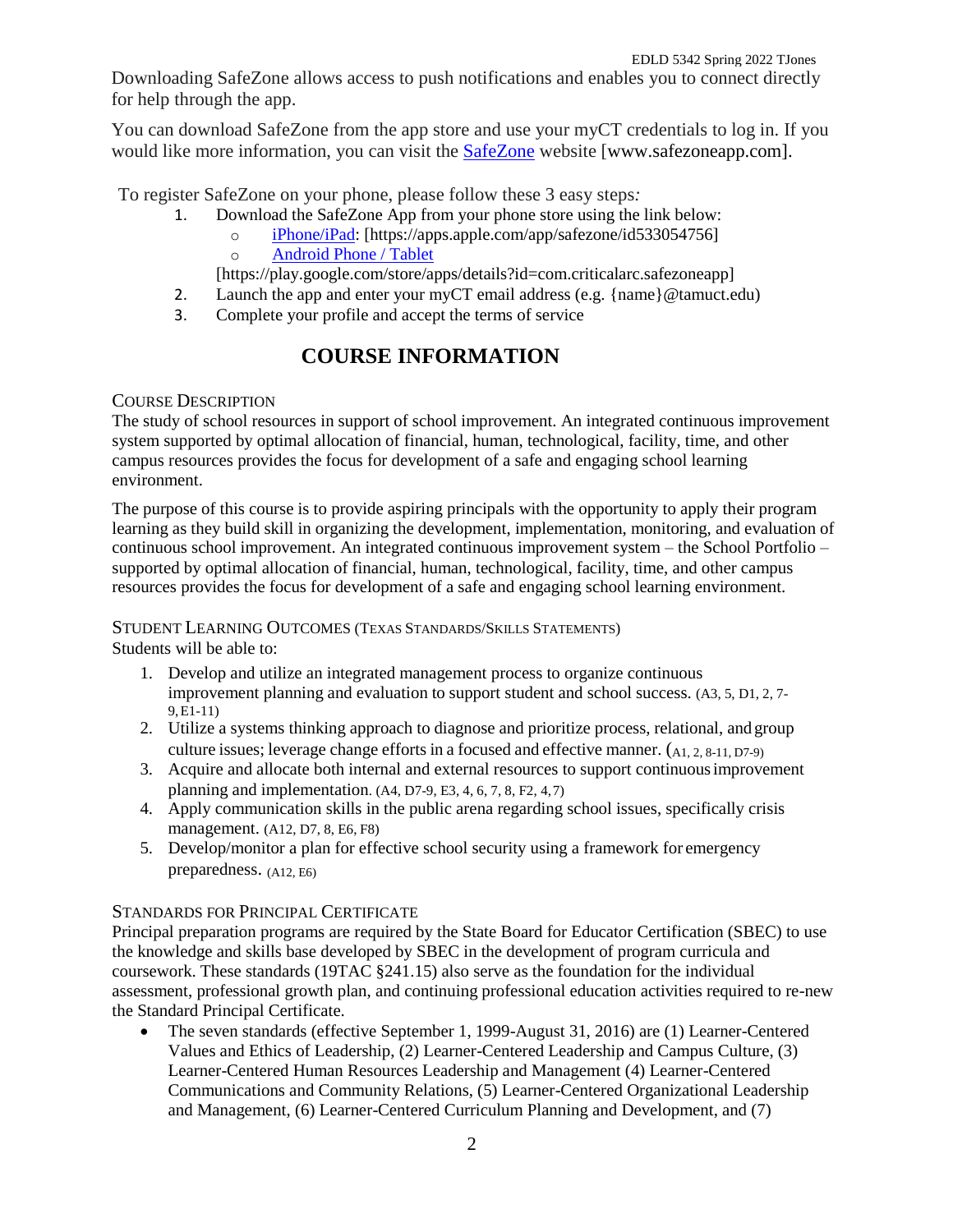Learner-Centered Instructional Leadership and Management. This course is designed to focus

- specifically on (5) Learner-Centered Organizational Leadership and Management. Canvas Course Information attachment)
- The six standards (effective September 1, 2016) are (A) School Culture, (B) Leading Learning, (C) Human Capital, (D) Executive Leadership, (E) Strategic Leadership, and (F) Ethics, Equity, and Diversity. This course is designed to focus specifically on: Standard A School Culture (skill statements 1, 2, 3, 4, 5, 8, 9, 10, 11, 12) Standard D Executive Leadership (skill statements 1, 2, 7, 8, 9) Standard E Strategic Operations (skill statements 1-11) Standard F Ethics, Equity, and Diversity (skill statements 2, 4, 7, 8) (Canvas Course Information attachment)

In addition the course will address the following national standards:

- *Professional Standards for Educational Leaders* (NPBEA) Standard 2 Ethics and Professional Norms (skill statement A) Standard 3 Equity & Cultural Responsiveness (skill statementH) Standard 9 Operations and Management (skill statements A-I) Standard 10 School Improvement (skill statements A-J) <http://www.ccsso.org/Documents/2015/ProfessionalStandardsforEducationalLeaders2015forNPBEAFINAL.pdf>
- *National Educational Leadership Preparation Standards* (NPBEA Building Level) Standard 1 Mission, Vision, & Core Values (skill statements 1.3, 1.4) Standard 3 Equity & Cultural Leadership (skill statement 3.1) Standard 6 Operations and Management (skill statements 6.1, 6.2, 6.3, 6.4) Standard 8 Internship and Clinical Practice (skill statement 8.1) [http://www.npbea.org](http://www.npbea.org/)

## REQUIRED READING/TEXTBOOKS/KNOWLEDGE BASE

This course utilizes the literature and research on (1) principles and concepts of administration (administrative theory, organizational structure, organizational culture), (2) administrative processes (motivation; leadership; decision-making; communication, organizational change, organizational management), (3) continuous school improvement, and (4) resources related to the administrator's role in guiding school improvement in a safe and secure environment. Specific resources used in the course are the required texts, problem-based learning activities, interactions with mentors/peers/practitioners in the field, personal experience, and additional readings and other electronic materials supplied by the instructor. The following textbooks are required for course learning. Textbooks new to this course and program learning are indicated with an asterisk(\*). Specific reading assignments are posted on the course Canvas site. An additional selected course bibliography will be included on Canvas.

\*Miles, K. & Frank, S. (2008). *The strategic school: Making the most of people, time and money.* Thousand Oaks, CA: Corwin (ISBN#9781412904179)

\*Sorenson, R. D. & Goldsmith, L. M. (2018). *The principal's guide to school budgeting (3 rd ed).* Thousand Oaks, CA: Corwin Press (ISBN #9781452255477)

\*Stone, Douglas, Bruce Patton, & Sheila Heen (2010). *Difficult Conversations: How to Discuss What Matters Most.* 10<sup>th</sup> anniversary ed. Penguin Books, (ISBN # 9780143118442)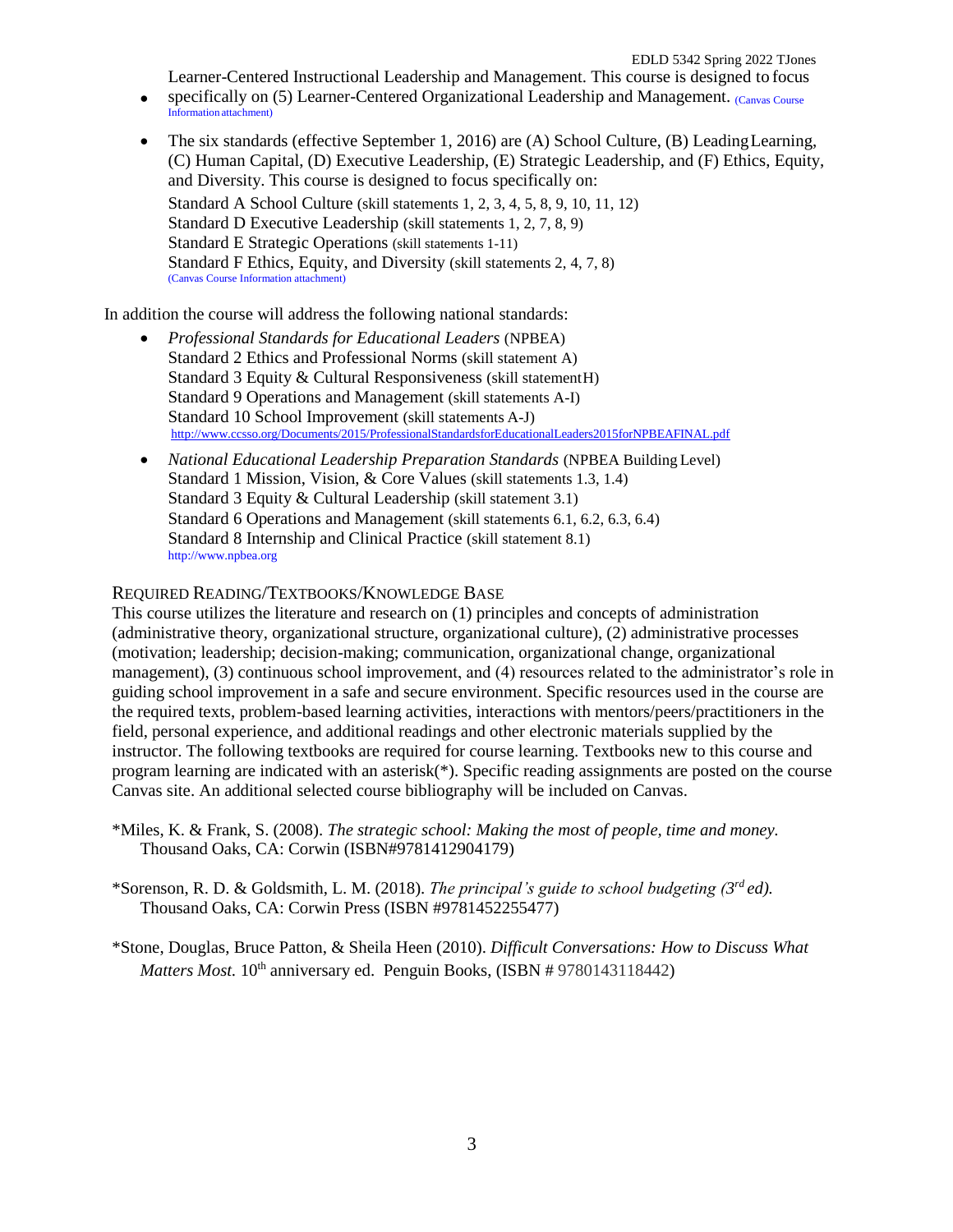# **COURSE REQUIREMENTS**

**Grading Criteria Rubric and Conversion**

**A---90 to 100 B---80 to 89 C---70 to 79 D---60 to 69 F---0 to 59**

# **Important Notes to Consider:**

- Grading criteria for course assignments and assessments will be based on the assessment rubrics outlined in this syllabus.
- **Students** *must attend all in-person class sessions AND complete and submit all assignments to be eligible for an A in the course.* Late assignments will only be accepted in rare circumstances.
- **In no case should materials be those submitted for/from another course; neither should the materials submitted be a collection of file materials**.
- Grades will be posted periodically in Canvas. The grades posted in the Canvas grade book are the unofficial grades. Official final grades are posted through Banner and the registrar's office.
- **\*NOTE: Discussion comments and Assignments are DUE Sunday night by MIDNIGHT** *of each week***!**

# **ASSIGNMENTS AND PROJECTS** (ALIGNMENT WITH COURSE SLOS)

- Online Discussions, Activities, In-Person Classes (30 pts)
- Budget Analysis & Plan (20 pts)
- Media/Crisis Response Activity (15 pts)
- Emergency Preparedness Plan (15 pts)
- Mentor Reflections (10 pts)
- Fit2Lead Analysis/Plan (10 pts)

## **ASSIGNMENT DETAILS**

## **On-Line Discussions, Activities, and In-Person Class Sessions** (SLO# 1-4) **(30 pts)**

Each student will be responsible for participation in five on-line discussions and activities (via Canvas) related to the following areas below. Discussions & Activities are each worth 6 points (see calendar). The Collaborative Participation rubric is used to assess participation.

Topics for Discussion Boards include:

o **Resource Allocation/Investigation** 

Our dialogue will be based on two texts. *The Strategic School: Making the Most of People, Time and Money* and The *Principal's Guide to School Budgeting.* These texts will focus on the development, monitoring, and management of school funds.

o **Communicating with the Public/Media, School Security, Emergency Planning** We will address the communication practices with the public and the media we well as school security and emergency planning.

# o **Difficult Conversations and Managing Personnel Resources**

Students will discuss the processes for working with teachers under difficult circumstances. Discussions will reference: *Difficult Conversations: How to Discuss What Matters Most*. This text will analyze the processes and successful approaches to having difficult conversations with teachers and school stakeholders.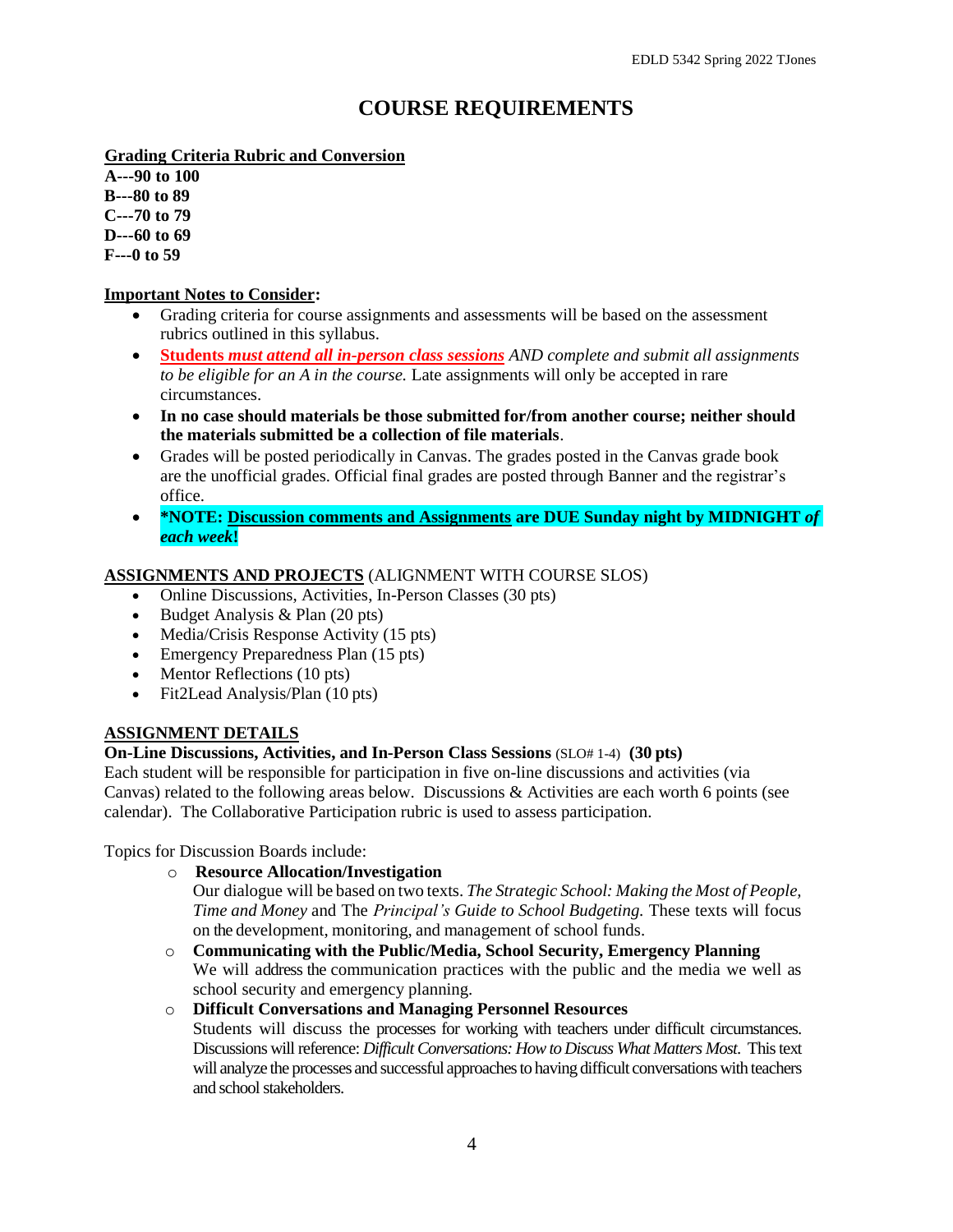#### **Budget Planning Analysis/Plan** (SLO# 2-3) **(20 pts)**

Each student will read *The Principal's Guide to School Budgeting* (Sorenson & Goldsmith, 2018). Then, each student will interview his/her principal (or district administrator if available) about your district and campus processes for budgeting and fiscal management. Identify specific budgetary needs for your school. Develop an APA-style paper (3-5 pages, double-spaced, no title page, 12-pt. Arial font) which includes introductory information about identified problems and innovation implementation at your school, a description of the action plan you are funding, an analysis of your findings about the budget, and a conclusion concerning your next steps. If you work in the same school with a classmate, you are each to identify your own issues or school areas of improvement.

#### **Media/Crisis Communications Response Activity** (SLO# 4-5) **(15 pts)**

Students will effectively respond to a Media/Crisis situation by drafting an emergency response statement to help support the campus principal in addressing the media and community stakeholders (400-600 words). This emergency response message will consider the basic guidelines of a press briefing as well as the critical points, pitfalls, and absolutes when dealing with the media. (assessment: written product rubric)

#### **Emergency Preparedness Analysis** (SLO# 5) **(15 pts )**

Based on your learning concerning school safety and emergency planning and preparedness, develop an emergency preparedness analysis for your current school setting. Consult with your principal and any other appropriate resources about current district and campus security plans and any issues that need to be addressed. Utilizing course material, text evidence, and instructor feedback provided in class, the student will analyze the emergency preparedness of his/her current school (3-4 pages, double-spaced, no title page, 12-pt. Arial font). Based on that analysis, the student will identify ways to improve the school's emergency plan. (assessment: written product rubric)

#### **Mentor Consultations/Reflections of Difficult Conversations** (SLO# 1-4) **(10 pts)**

Principal mentors are in a pivotal position to guarantee the success of the School Leadership Candidate by providing coaching support in the school setting. Your mentor consultation is facilitated by the student: set agenda, set meeting time and location, interview principal using focusing questions specific to their experiences having difficult conversations. How does your mentor prepare for a difficult conversation? What tools does your principal use when having difficult conversations? How was a difficult conversation/situation handled in the past? What would they have done differently? Does your principal have any recommendations for you? Be sure to include your own reflections of the consultation. Consultation/Reflection should be 2-4 pages, double-spaced, no title page, 12-pt. Arial font. (assessment: written product rubric)

#### **FIT2LEAD CONTINUOUS IMPROVEMENT ANALYSIS & PLANNING** (SLO# 1-4) **(10 pts )**

Beginning in EDLD 5300, each student in the program will complete an ongoing analysis of personal strengths and challenges related to the state-identified school leadership standards and skills (19TAC §241.15). Utilizing the reflective **FIT2LEAD** format, students will share their own "read" and that of their mentor principal related to the state principal standards studied in EDLD 5342 during the semester. Additionally, the student, the mentor, and both instructors will assess discrete leadership skills using the *SCHOOL LEADERSHIP COMPETENCY INVENTORY*. Students will complete all sections of the **FIT2LEAD CONTINUOUS IMPROVEMENT ANALYSIS & PLANNING** template: FeedBack, FeedForward, and GrowForward.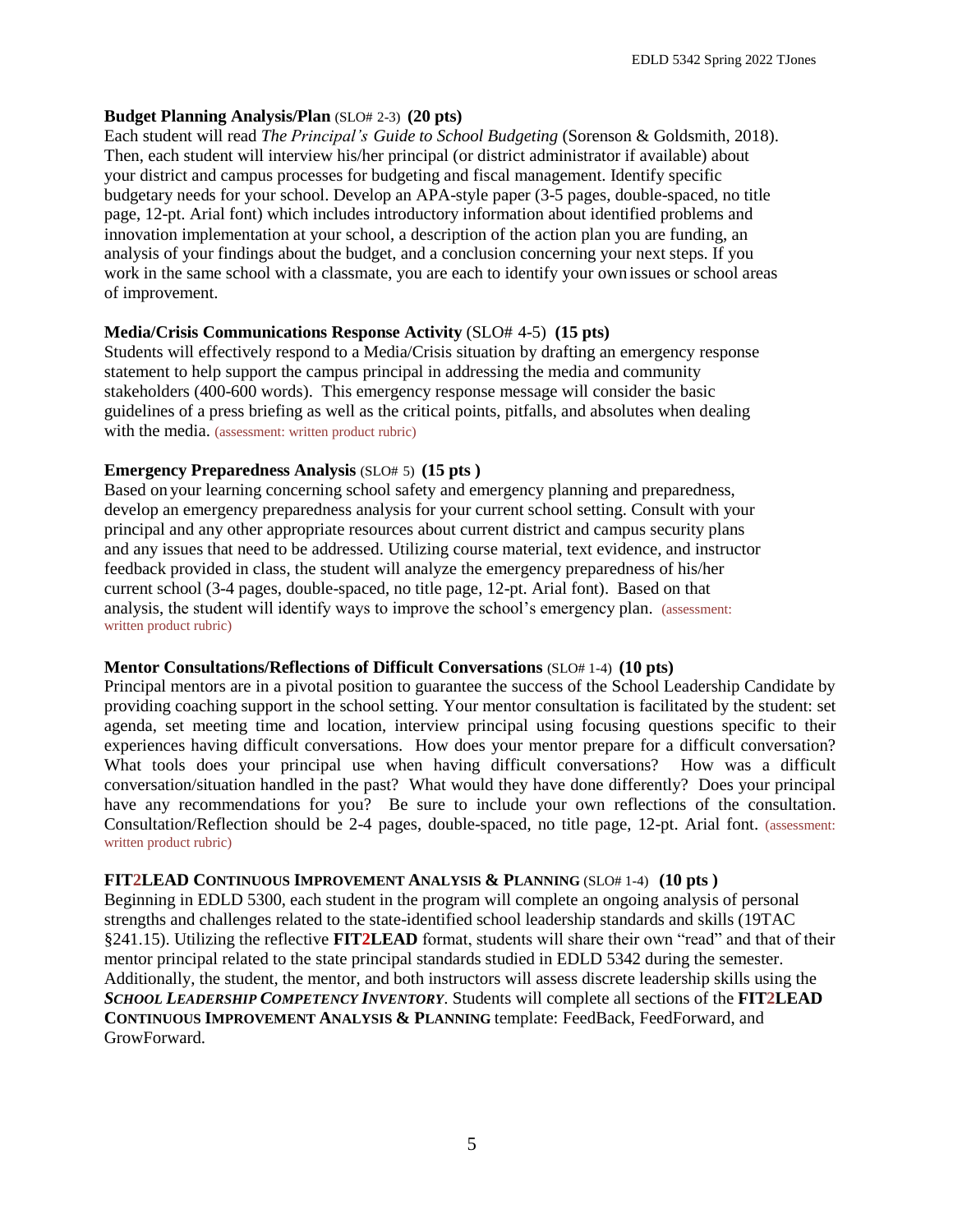# **EDLD 5342 Spring 2022 Course Outline and Calendar**

**In-Person –** Be prepared to attend class in-person from 8:00-12:00 p.m. **Online –** We will have virtual discussions and assignment/activities throughout the week for all other participation in this course in between the in-person classes.

**\*NOTE: Discussion comments and Assignments are DUE by Midnight on Sunday** *of each week***!**

| <b>Date</b>    | <b>Weekly Reading</b>                      | <b>Assignments &amp; Activities</b> | <b>Assignment</b>                |
|----------------|--------------------------------------------|-------------------------------------|----------------------------------|
|                |                                            |                                     | <b>Due Dates</b>                 |
| Week 1         | <b>School Budgeting (Sorenson)</b>         | Introductions, course               | <b>First In-Person Class on</b>  |
| $(1/18-22)$    | Chapter 1                                  | overview, Chapter 1                 | January 22nd                     |
| Week 2         | <b>School Budgeting (Sorenson)</b>         | <b>Canvas Discussion</b>            | By January 29th                  |
| $(1/23-29)$    | Chapter 2                                  | Board #1 (6 pts.)                   |                                  |
| Week 3         | <b>School Budgeting (Sorenson)</b>         |                                     |                                  |
| $(1/30-2/5)$   | Chapters 3 & 4                             |                                     |                                  |
| Week 4         | <b>School Budgeting (Sorenson)</b>         | <b>Canvas Discussion</b>            | By February 12th                 |
| $(2/6 - 12)$   | Chapter 5                                  | <b>Board #2 (6 pts.)</b>            |                                  |
| Week 5         | <b>School Budgeting (Sorenson)</b>         | <b>Budget Analysis Plan DUE</b>     | <b>Second In-Person Class on</b> |
| $(2/13-19)$    | Chapter 6                                  |                                     | February 19th                    |
| Week 6         | Strategic School (Miles & Frank)           | <b>Canvas Discussion</b>            |                                  |
| $(2/20-26)$    | Parts I & II - Chapters: 1, 2              | <b>Board #3 (6 pts.)</b>            |                                  |
| Week 7         | Strategic School (Miles & Frank)           |                                     |                                  |
| $(2/27-3/5)$   | Parts I & II - Chapters: 3, 4              |                                     |                                  |
| Week 8         | Strategic School (Miles & Frank)           |                                     |                                  |
| $(3/6 - 12)$   | Part III - Chapters: 5, 6                  |                                     |                                  |
| Week 9         | Strategic School (Miles & Frank)           | <b>Spring Break Week</b>            | Please stay ahead in your        |
| $(3/13-19)$    | Part III - Chapters: 7, 8                  |                                     | reading!                         |
| Week 10        | Strategic School (Miles & Frank)           | <b>Canvas Discussion</b>            | <b>Third In-Person Class on</b>  |
| $(3/20-26)$    | Part III - Chapters: 9-11                  | Board #4 (6pts.)                    | March 26 <sup>th</sup>           |
|                |                                            | <b>Media/Crisis Activity DUE</b>    |                                  |
| Week 11        | <b>Difficult Conversations (Stone)</b>     |                                     |                                  |
| $(3/27-4/2)$   | "Shift to a Learning Stance" Ch. 1-4       |                                     |                                  |
| <b>Week 12</b> | <b>Difficult Conversations (Stone)</b>     | <b>Emergency Preparedness</b>       | <b>Fourth In-Person Class on</b> |
| $(4/3-9)$      | "Shift to a Learning Stance" Ch. 5, 6      | <b>Analysis DUE</b>                 | <b>April 9</b>                   |
| Week 13        | Difficult Conversations (Stone)            |                                     |                                  |
| $(4/10-16)$    | "Create a Learning Conversation" Ch. 7-9   |                                     |                                  |
| Week 14        | Difficult Conversations (Stone)            |                                     |                                  |
| $(4/17-23)$    | "Create a Learning Conversation" Ch. 10-12 |                                     |                                  |
| <b>Week 15</b> | Difficult Conversations (Stone)            | <b>Canvas Discussion</b>            |                                  |
| $(4/24-30)$    | "10 Questions People Ask"                  | <b>Board #5 (6pts.)</b>             |                                  |
|                |                                            | <b>Mentor Reflection DUE</b>        |                                  |
| <b>Week 16</b> | Guest Seminar Presenter on May             | <b>Fit2Lead DUE</b>                 | <b>Last In-Person Class on</b>   |
| $(5/1-7)$      | 7, Grades Due, Course Feedback             |                                     | May 7 <sup>th</sup>              |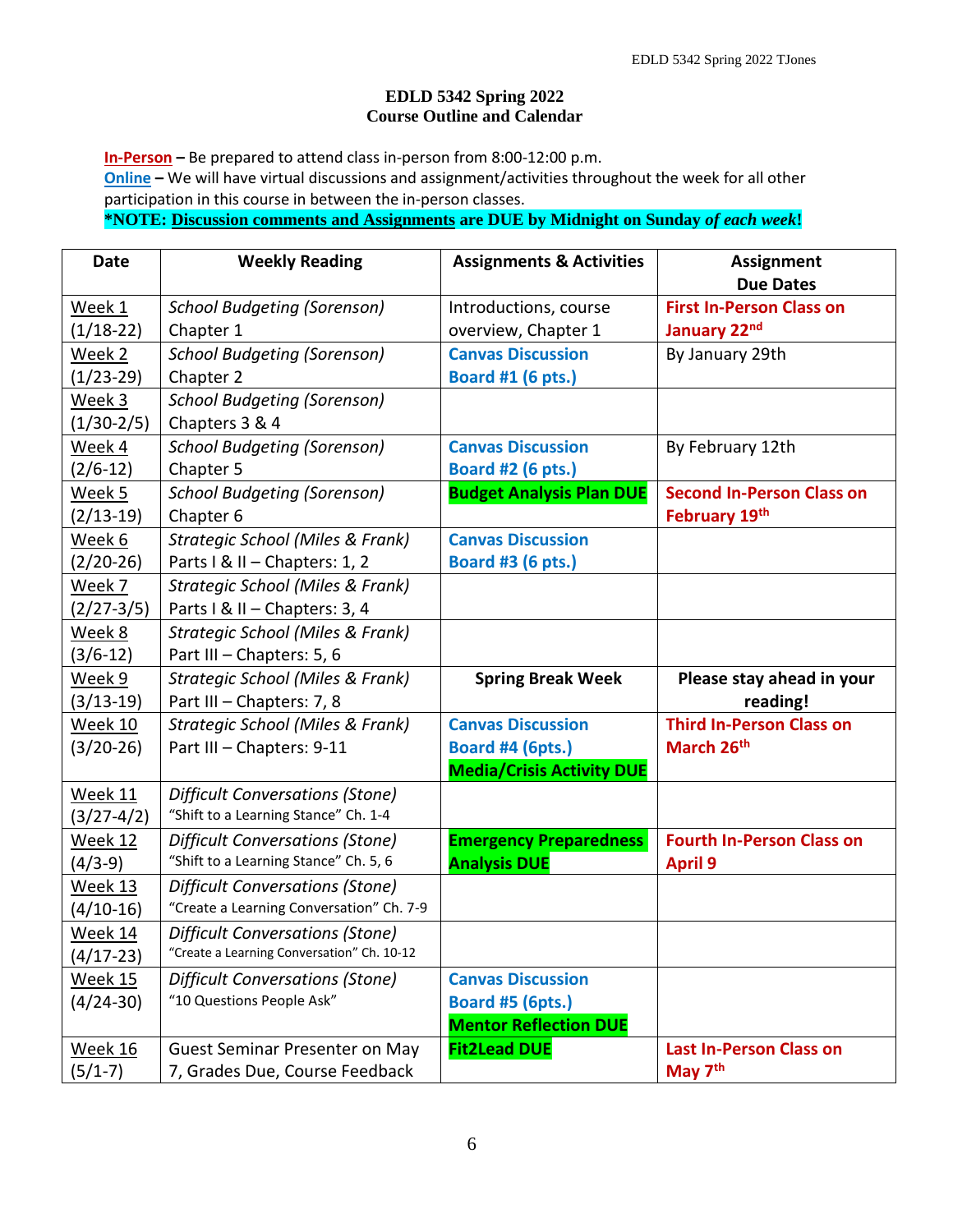| <b>Dimensions</b>                                                                  | 5                                                                                                                                                                                                                                  | 3                                                                                                                                                                                                                          | 0                                                                                                                                                                                                                |
|------------------------------------------------------------------------------------|------------------------------------------------------------------------------------------------------------------------------------------------------------------------------------------------------------------------------------|----------------------------------------------------------------------------------------------------------------------------------------------------------------------------------------------------------------------------|------------------------------------------------------------------------------------------------------------------------------------------------------------------------------------------------------------------|
| <b>Dimension 1:</b><br><b>Engagement</b>                                           | Present, prompt, and prepared;<br>consistently participates by<br>developing ideas and posing questions<br>from a comprehensive and reflective<br>perspective                                                                      | Present, generally prompt and prepared;<br>frequently participates by offering ideas and<br>asking questions from a more inclusive<br>perspective                                                                          | Non-attendance and/or pattern of tardiness<br>and/or lack of preparation; participates<br>infrequently with contributions offered<br>from a narrowly focused perspective; may<br>demonstrate off-task behavior   |
| <b>Dimension 2:</b><br><b>Summary</b>                                              | Consistently demonstrates an<br>organized, succinct, and polished<br>synthesis of major themes & concepts                                                                                                                          | Generally demonstrates an organized and<br>logical examination of major themes and<br>concepts                                                                                                                             | Demonstrates minimal knowledge of major<br>themes and concepts; summary lacks<br>breadth and/or depth                                                                                                            |
| <b>Dimension 3:</b><br><b>Connections/</b><br>Critique                             | Unique and insightful connections and<br>critique linking major themes/c<br>oncepts, prior learning, current<br>research and the field of practice                                                                                 | Generally offers clear and relevant<br>connections and critique between major<br>themes/concepts, prior learning, current<br>research and the field of practice                                                            | Offers infrequent and/or shallow<br>connections and critique among major<br>themes/concepts, prior learning, current<br>research and the field of practice                                                       |
| <b>Dimension 4:</b><br><b>Mechanics</b> /<br><b>Communication</b><br><b>Skills</b> | Consistently uses professional<br>language and correct grammar when<br>speaking; consistently listens actively<br>while others speak; consistently seeks<br>feedback to ensure understanding is<br>achieved during course activity | Generally uses professional language and<br>correct grammar when speaking;<br>generally listens actively while others<br>speak; frequently seeks feedback to ensure<br>understanding is achieved during course<br>activity | Seldom uses professional language and/or<br>correct grammar when speaking; rarely<br>listens actively while others speak; seldom<br>seeks feedback to ensure understanding is<br>achieved during course activity |

# **COLLABORATIVE PARTICIPATION ASSESSMENT RUBRIC**

## **WRITTEN PRODUCT ASSESSMENT RUBRIC**

| <b>Dimensions</b>                                      |                                                                                                                                                    |                                                                                                                                                |                                                                                                                                                     |
|--------------------------------------------------------|----------------------------------------------------------------------------------------------------------------------------------------------------|------------------------------------------------------------------------------------------------------------------------------------------------|-----------------------------------------------------------------------------------------------------------------------------------------------------|
| <b>Dimension 1:</b><br><b>Engagement</b>               | Interesting and inviting introduction,<br>coherent sequence/transition of ideas,<br>and thoughtful conclusion                                      | Introduction, body, and conclusion provide<br>logical flow of ideas that engages reader                                                        | Product lacks structure and coherence to<br>engage reader in a meaningful flow of ideas                                                             |
| <b>Dimension 2:</b><br><b>Summary</b>                  | Consistently demonstrates an<br>organized, succinct, and polished<br>synthesis of major themes & concepts                                          | Generally demonstrates an organized and<br>logical examination of major themes and<br>concepts                                                 | Demonstrates minimal knowledge of major<br>themes and concepts; summary lacks<br>breadth and/or depth                                               |
| <b>Dimension 3:</b><br>Connections/<br><b>Critique</b> | Unique and insightful connections and<br>critique linking major themes/<br>concepts, prior learning, current<br>research and the field of practice | Clear and relevant connections and critique<br>between major themes/concepts, prior<br>learning, current research and the field of<br>practice | Infrequent and/or shallow connections and<br>critique among major themes/concepts,<br>prior learning, current research and the field<br>of practice |
| <b>Dimension 4:</b><br>Mechanics/<br><b>APA Format</b> | Mechanically sound and follows APA<br>format with less than two errors<br>(mechanical or formatting)                                               | Mechanically sound and follows APA<br>format, with two to three errors (mechanical<br>or formatting)                                           | Not mechanically sound;<br>four or more mechanical and/or formatting<br>errors                                                                      |

# **CLASS PRESENTATION ASSESSMENT RUBRIC**

| <b>Dimensions</b>                                                   | 5<br>4                                                                                                                                                                                                      |                                                                                                                                                         |                                                                                                                                                     |
|---------------------------------------------------------------------|-------------------------------------------------------------------------------------------------------------------------------------------------------------------------------------------------------------|---------------------------------------------------------------------------------------------------------------------------------------------------------|-----------------------------------------------------------------------------------------------------------------------------------------------------|
| <b>Dimension 1:</b><br><b>Engagement</b>                            | Interesting and inviting<br>introduction, coherent<br>sequence/transition of ideas, and<br>thoughtful conclusion                                                                                            | Introduction, body, and conclusion<br>provide logical flow of ideas that engages<br>audience                                                            | Product lacks structure and coherence to<br>engage reader in a meaningful flow of<br>ideas                                                          |
| <b>Dimension 2:</b><br>Summary                                      | Consistently demonstrates an<br>organized, succinct, and polished<br>synthesis of major themes &concepts                                                                                                    | Generally demonstrates an organized and<br>logical examination of major themes and<br>concepts                                                          | Demonstrates minimal knowledge of major<br>themes and concepts; summary lacks<br>breadth and/or depth                                               |
| <b>Dimension 3:</b><br><b>Connections/</b><br>Critique              | Unique and insightful connections and<br>critique linking major<br>themes/concepts, prior learning,<br>current research and the field of<br>practice                                                        | Clear and relevant connections and critique<br>between major themes/concepts, prior<br>learning, current research and the field of<br>practice          | Infrequent and/or shallow connections and<br>critique among major themes/concepts,<br>prior learning, current research and the field<br>of practice |
| <b>Dimension 4:</b><br>Mechanics/<br>Communication<br><b>Skills</b> | Establishes and maintains an open,<br>thoughtful, and facilitative<br>relationship with the audience; speaks<br>with appropriate modulation, pace,<br>and volume; no grammatical or<br>pronunciation errors | Establishes and maintains an instructional<br>relationship with the audience; speaks<br>clearly; two or fewer errors in grammar<br>and/or pronunciation | Minimal or no connection with the<br>audience; lacks clarity in speaking; three or<br>more errors in grammar and/or<br>pronunciation.               |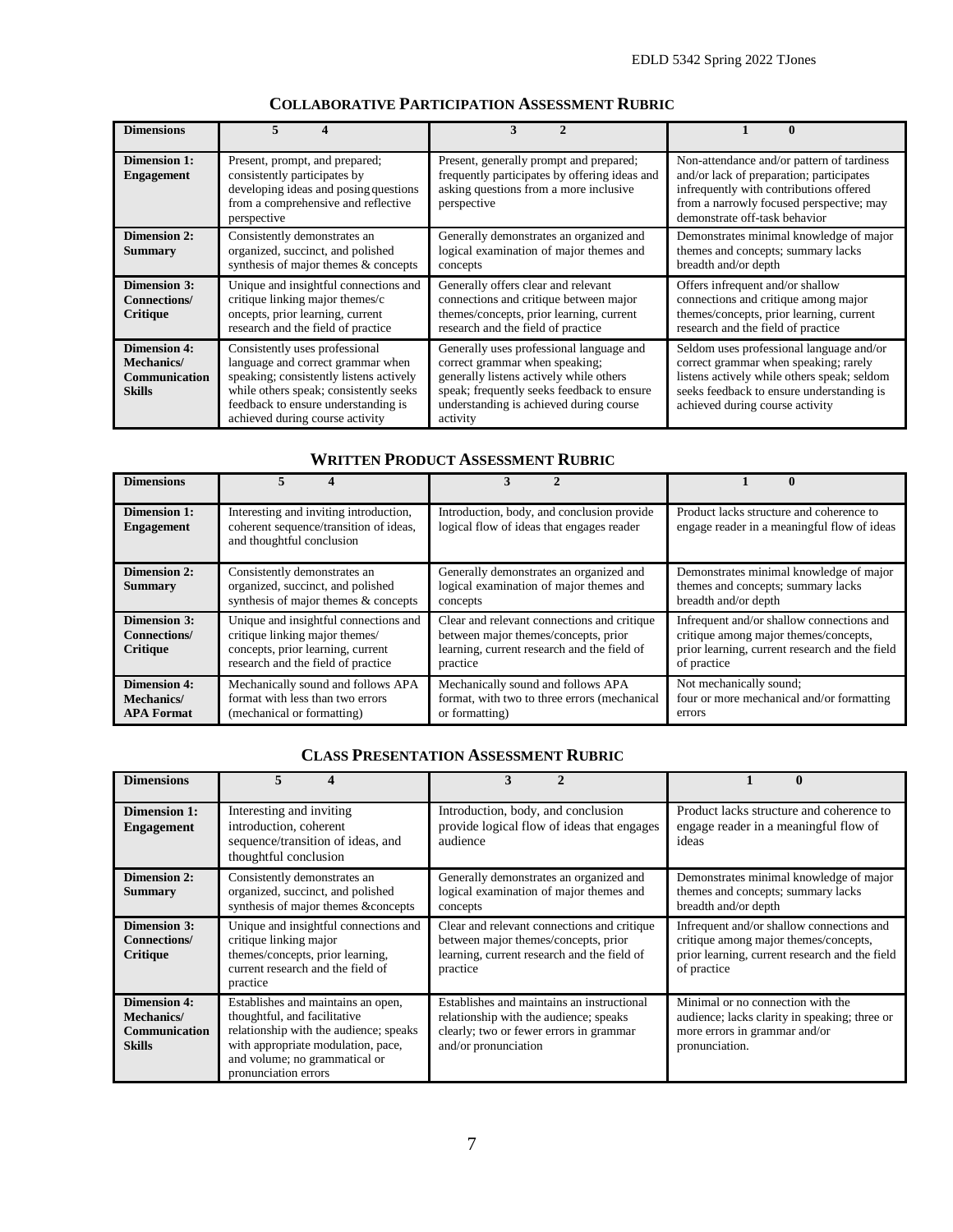# **Important University Dates**

*(click to view) https://www.tamuct.edu/registrar/academic-calendar.html*

# **TECHNOLOGY REQUIREMENTS AND SUPPORT**

This course will use the A&M-Central Texas Instructure Canvas learning management system. We strongly recommend the latest versions of Chrome or Firefox browsers. Canvas no longer supports any version of Internet Explorer.

Logon to A&M-Central Texas Canvas [https://tamuct.instructure.com/] or access Canvas through the TAMUCT Online link in myCT [https://tamuct.onecampus.com/]. You will log in through our Microsoft portal.

Username: Your MyCT email address. Password: Your MyCT password

# **Canvas Support**

Use the Canvas Help link, located at the bottom of the left-hand menu, for issues with Canvas. You can select "Chat with Canvas Support," submit a support request through "Report a Problem," or call the Canvas support line: 1-844-757-0953.

For issues related to course content and requirements, contact your instructor.

# **Online Proctored Testing**

A&M-Central Texas uses Proctorio for online identity verification and proctored testing. This service is provided at no direct cost to students. If the course requires identity verification or proctored testing, the technology requirements are: Any computer meeting the minimum computing requirements, plus web camera, speaker, and microphone (or headset). Proctorio also requires the Chrome web browser with their custom plug in.

Other Technology Support For log-in problems, students should contact Help Desk Central 24 hours a day, 7 days a week Email: [helpdesk@tamu.edu](mailto:helpdesk@tamu.edu) Phone: (254) 519-5466

[Web Chat:](http://hdc.tamu.edu/) [http://hdc.tamu.edu] *Please let the support technician know you are an A&M-Central Texas student.*

# **UNIVERSITY RESOURCES, PROCEDURES, AND GUIDELINES**

## **Drop Policy**

If you discover that you need to drop this class, you must complete the **Drop Request Dynamic Form** through Warrior Web.

[https://dynamicforms.ngwebsolutions.com/casAuthentication.ashx?InstID=eaed95b9-f2be-45f3-a37d-46928168bc10&targetUrl=https%3A%2F%2Fdynamicforms.ngwebsolutions.com%2FSubmit%2FForm%2 FStart%2F53b8369e-0502-4f36-be43-f02a4202f612].

Faculty cannot drop students; this is always the responsibility of the student. The Registrar's Office will provide a deadline on the Academic Calendar for which the form must be completed. Once you submit the completed form to the Registrar's Office, you must go into Warrior Web and confirm that you are no longer enrolled. If you still show as enrolled, FOLLOW-UP with the Registrar's Office immediately. You are to attend class until the procedure is complete to avoid penalty for absence. Should you miss the drop deadline or fail to follow the procedure, you will receive an F in the course, which may affect your financial aid and/or VA educational benefits.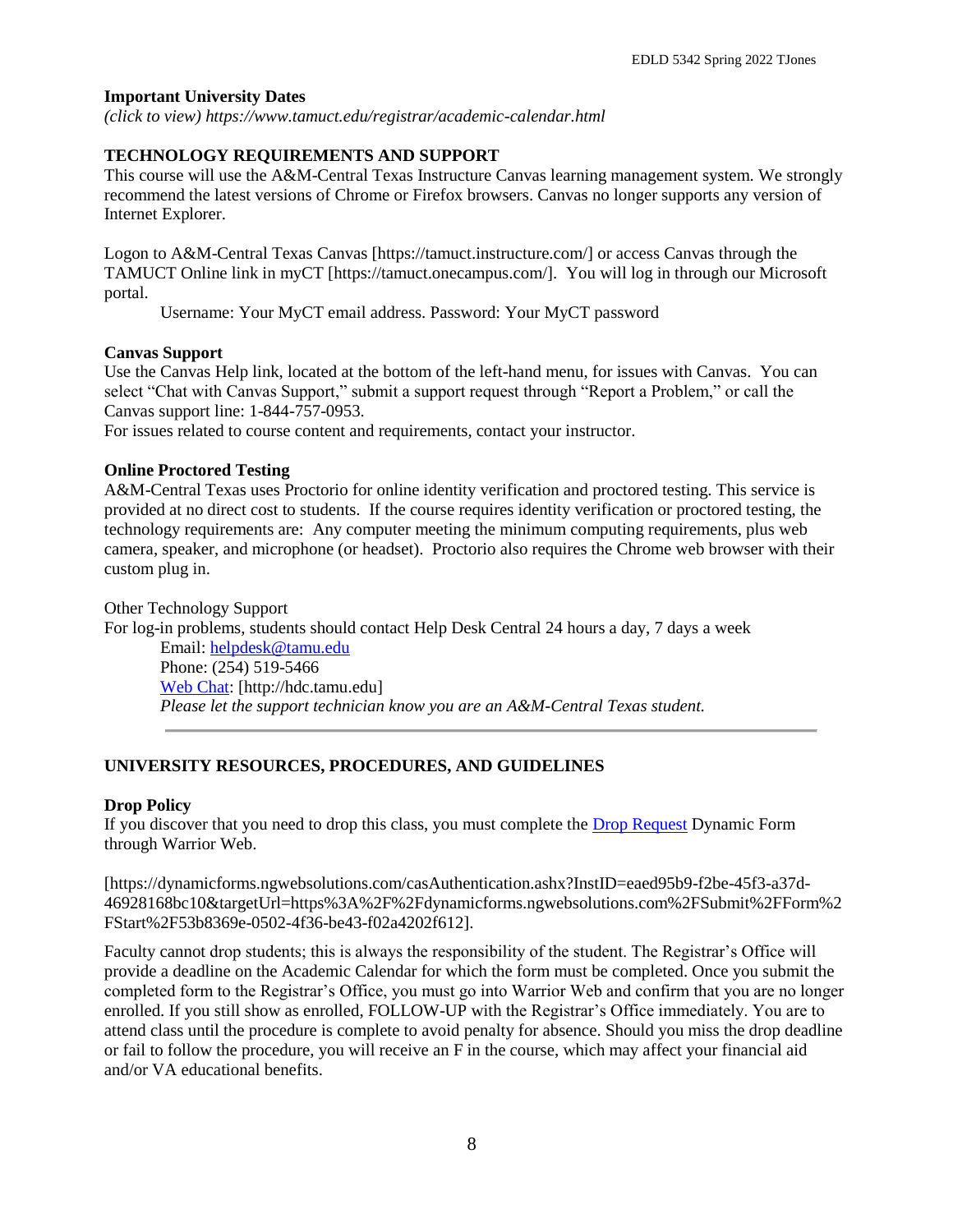## **Academic Integrity**

Texas A&M University -Central Texas values the integrity of the academic enterprise and strives for the highest standards of academic conduct. A&M-Central Texas expects its students, faculty, and staff to support the adherence to high standards of personal and scholarly conduct to preserve the honor and integrity of the creative community. Academic integrity is defined as a commitment to honesty, trust, fairness, respect, and responsibility. Any deviation by students from this expectation may result in a failing grade for the assignment and potentially a failing grade for the course. Academic misconduct is any act that improperly affects a true and honest evaluation of a student's academic performance and includes, but is not limited to, working with others in an unauthorized manner, cheating on an examination or other academic work, plagiarism and improper citation of sources, using another student's work, collusion, and the abuse of resource materials. All academic misconduct concerns will be referred to the university's Office of Student Conduct. Ignorance of the university's standards and expectations is never an excuse to act with a lack of integrity. When in doubt on collaboration, citation, or any issue, please contact your instructor before taking a course of action.

For more [information regarding the Student Conduct process,](https://www.tamuct.edu/student-affairs/student-conduct.html) [https://www.tamuct.edu/studentaffairs/student-conduct.html].

If you know of potential honor violations by other students, you may [submit a report,](https://cm.maxient.com/reportingform.php?TAMUCentralTexas&layout_id=0) [https://cm.maxient.com/reportingform.php?TAMUCentralTexas&layout\_id=0].

## **Academic Accommodations**

At Texas A&M University-Central Texas, we value an inclusive learning environment where every student has an equal chance to succeed and has the right to a barrier-free education. The Warrior Center for Student Success, Equity and Inclusion is responsible for ensuring that students with a disability receive equal access to the university's programs, services and activities. If you believe you have a disability requiring reasonable accommodations, please contact the Office of Access and Inclusion, WH-212; or call (254) 501- 5836. Any information you provide is private and confidential and will be treated as such.

For more information, please visit our [Access & Inclusion](about:blank) Canvas page (log-in required) [https://tamuct.instructure.com/courses/717]

## **Important information for Pregnant and/or Parenting Students**

Texas A&M University-Central Texas supports students who are pregnant and/or parenting. In accordance with requirements of Title IX and related guidance from US Department of Education's Office of Civil Rights, the Dean of Student Affairs' Office can assist students who are pregnant and/or parenting in seeking accommodations related to pregnancy and/or parenting. Students should seek out assistance as early in the pregnancy as possible. For more information, please visit [Student Affairs](about:blank) [https://www.tamuct.edu/studentaffairs/pregnant-and-parenting-students.html]. Students may also contact the institution's Title IX Coordinator. If you would like to read more about these [requirements and guidelines](about:blank) online, please visit the website [http://www2.ed.gov/about/offices/list/ocr/docs/pregnancy.pdf].

Title IX of the Education Amendments Act of 1972 prohibits discrimination on the basis of sex and gender–including pregnancy, parenting, and all related conditions. A&M-Central Texas is able to provide flexible and individualized reasonable accommodation to pregnant and parenting students. All pregnant and parenting students should contact the Associate Dean in the Division of Student Affairs at (254) 501-5909 to seek out assistance. Students may also contact the University's Title IX Coordinator.

## **Tutoring**

Tutoring is available to all A&M-Central Texas students, both virtually and in-person. Student success coaching is available online upon request.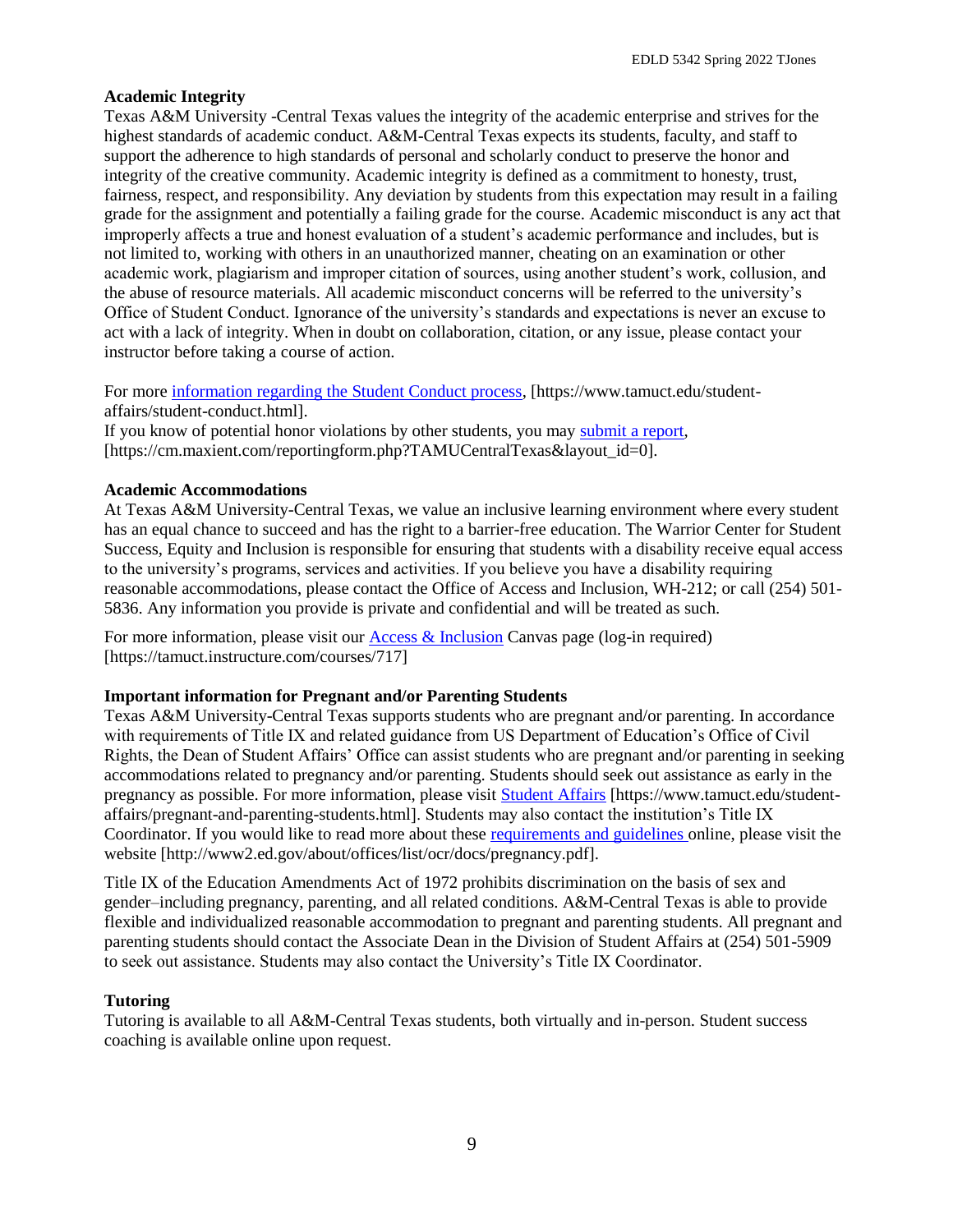EDLD 5342 Spring 2022 TJones If you have a question, are interested in becoming a tutor, or in need of success coaching contact the Warrior Center for Student Success, Equity and Inclusion at (254) 501-5836, visit the Warrior Center at 212 Warrior Hall, or by emailing [WarriorCenter@tamuct.edu.](about:blank)

To schedule tutoring sessions and view tutor availability, please visit Tutor [Matching](about:blank) [Services](about:blank) [https://tutormatchingservice.com/TAMUCT] or visit the Tutoring Center in 111 Warrior Hall.

Chat live with a remote tutor 24/7 for almost any subject from on your computer! Tutor.com is an online tutoring platform that enables A&M-Central Texas students to log in and receive online tutoring support at no additional cost. This tool provides tutoring in over 40 subject areas except writing support. Access Tutor.com through Canvas.

#### **University Writing Center**

University Writing Center: Located in Warrior Hall 416, the University Writing Center (UWC) at Texas A&M University–Central Texas (A&M–Central Texas) is a free service open to all A&M–Central Texas students. For the Spring 2022 semester, the hours of operation are from 10:00 a.m.-5:00 p.m. Monday thru Thursday in Warrior Hall 416 (with online tutoring available every hour as well) with satellite hours available online only Monday thru Thursday from 6:00-9:00 p.m. and Saturday 12:00-3:00 p.m.

Tutors are prepared to help writers of all levels and abilities at any stage of the writing process. While tutors will not write, edit, or grade papers, they will assist students in developing more effective composing practices. By providing a practice audience for students' ideas and writing, our tutors highlight the ways in which they read and interpret students' texts, offering guidance and support throughout the various stages of the writing process. In addition, students may work independently in the UWC by checking out a laptop that runs the Microsoft Office suite and connects to WIFI, or by consulting our resources on writing, including all of the relevant style guides. Whether you need help brainstorming ideas, organizing an essay, proofreading, understanding proper citation practices, or just want a quiet place to work, the UWC is here to help!

Students may arrange a one-to-one session with a trained and experienced writing tutor by making an appointment via [WCOnline](about:blank) [https://tamuct.mywconline.com/]. In addition, you can email Dr. Bruce Bowles Jr. at bruce.bowles@tamuct.edu if you have any questions about the UWC, need any assistance with scheduling, or would like to schedule a recurring appointment with your favorite tutor by making an appointment via [WCOnline](about:blank) [https://tamuct.mywconline.com/]. In addition, you can email Dr. Bruce Bowles Jr. at bruce.bowles@tamuct.edu if you have any questions about the UWC, need any assistance with scheduling, or would like to schedule a recurring appointment with your favorite tutor.

## **University Library**

The University Library provides many services in support of research across campus and at a distance. We offer over 200 electronic databases containing approximately 400,000 eBooks and 82,000 journals, in addition to the 96,000 items in our print collection, which can be mailed to students who live more than 50 miles from campus. Research guides for each subject taught at A&M-Central Texas are available through our website to help students navigate these resources. On campus, the library offers technology including cameras, laptops, microphones, webcams, and digital sound recorders.

Research assistance from a librarian is also available 24 hours a day through our online chat service, and at the reference desk when the library is open. Research sessions can be scheduled for more comprehensive assistance, and may take place virtually through WebEx, Microsoft Teams or in-person at the library. Schedule an [appointment](about:blank) here [https://tamuct.libcal.com/appointments/?g=6956]. Assistance may cover many topics, including how to find articles in peer-reviewed journals, how to cite resources, and how to piece together research for written assignments.

Our 27,000-square-foot facility on the A&M-Central Texas main campus includes student lounges, private study rooms, group work spaces, computer labs, family areas suitable for all ages, and many other features.